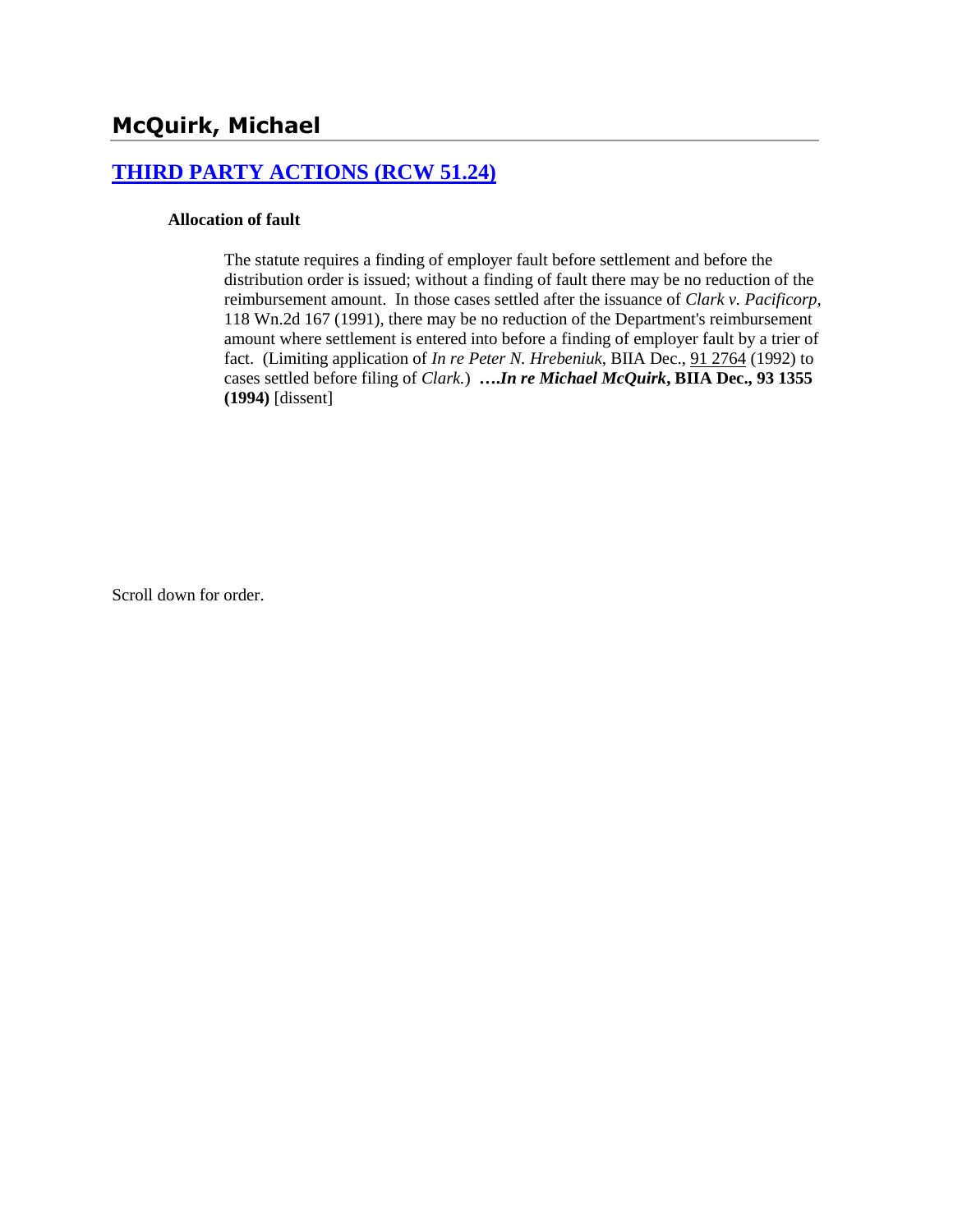### **BEFORE THE BOARD OF INDUSTRIAL INSURANCE APPEALS STATE OF WASHINGTON**

**)**

**IN RE: MICHAEL T. McQUIRK ) DOCKET NO. 93 1355**

**CLAIM NO. M-374637 ) DECISION AND ORDER**

APPEARANCES:

Claimant, Michael T. McQuirk, by Jennifer A. Kowalski and Christopher L. Otorowski, Attorneys

Employer, Longnecker Communication Corp., by Edward A. Schenck, Administrator, and Oliver Longnecker, President

The Department of Labor and Industries, by The Office of the Attorney General, per Jeffrey P. Bean, Assistant

This is an appeal filed by the claimant, Michael T. McQuirk, on March 26, 1993, from an order of the Department of Labor and Industries dated February 1, 1993, which affirmed a prior order dated December 28, 1992 that determined that the claimant had recovered \$200,000.00 and required distribution of the settlement proceeds, as follows: 1) Net share to attorney for fees and costs (\$69,877.78); 2) Net share to claimant (\$100,013.35); and, 3) Net share to Department (\$30,108.87). The Department of Labor and Industries declared a statutory lien against the claimant's third-party recovery for the sum of \$46,278.59, demanded reimbursement from the claimant in the amount of \$30,108.87, and ordered no benefits or compensation will be paid to or on behalf of the claimant until such time the excess recovery totalling \$67,482.79 has been expended by the claimant for costs incurred as a result of the condition(s) covered under this claim. The December 28, 1992 Department order further provided that pursuant to RCW 51.24.060(7), any unpaid amount shall bear the maximum rate of interest per RCW 19.52.020, beginning sixty days from the date the order is mailed, or sixty days from the date the order is communicated, as established by documentary evidence. **AFFIRMED**.

# **DECISION**

Pursuant to RCW 51.52.104 and RCW 51.52.106, this matter is before the Board for review and decision on a timely Petition for Review filed by the Department to a Proposed Decision and Order issued on February 1, 1994, in which the order of the Department dated February 1, 1993 was reversed and this matter was remanded to the Department with instruction to allow the parties a

1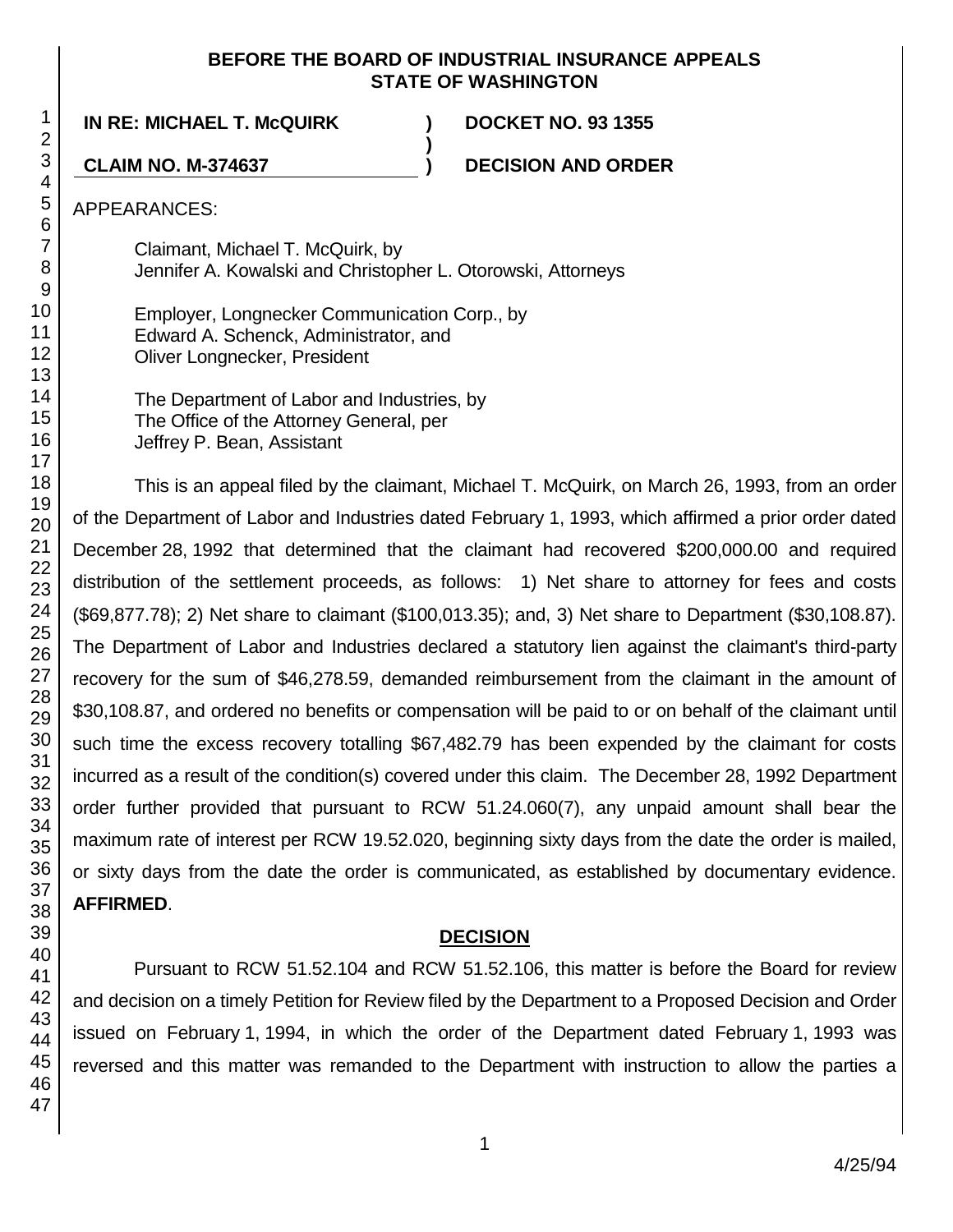Stipulated Statement of Facts, at 2.

The Department's Petition for Review presents the argument that the employer fault statute requires a finding of employer fault before settlement and before the distribution order is issued, and without a finding of fault there may be no reduction of the reimbursement amount. Based on the facts presented and our review of relevant statutes and case law, we agree with the Department.

In Clark v. Pacificorp, 118 Wn.2d 167 (1991) the court was faced with the first interpretation of the employer fault statute (RCW 51.24.060(1)(f)) and its incorporation of RCW 4.22.070. The Clark court determined that the trial courts are to decide the percentage of the total fault attributable to every

47

reasonable time within which to obtain a determination of fault attributable to each party involved in the injury to claimant on April 17, 1991, and issue a further order distributing the third-party recovery.

This matter was resolved based on stipulated facts and cross motions for summary judgment. The parties submitted briefs and arguments were heard on the motions for summary judgment at a hearing held on August 11, 1993. Based on our review of the stipulated facts, the Department's Motion for Summary Judgment and Memorandum in Support, Claimant's Answer to Department's Motion for Summary Judgment, and Department's Reply Re Summary Judgment, we agree with our industrial appeals judge that there is no material question of fact presented in this appeal. We disagree, however, with the result reached in the Proposed Decision and Order.

The issue presented by this appeal is whether there can be a reduction of the Department's reimbursement amount under RCW 51.24.060(1)(f) if there has been no determination of employer fault by a trier of fact prior to settlement.

The stipulation of facts indicates: Mr. McQuirk filed an application for job injury occurring on April 17, 1991, while he was employed by Longnecker Communication Corporation. The claim was accepted and benefits were paid.

Mr. McQuirk filed a third-party cause of action against Puget Sound Power and Light. The third-party claim was settled for \$200,000.00 on December 18, 1992.

> There has been no allocation of fault among all at-fault entities by a trier of fact under RCW 4.22.070. There has been no determination by a trier of fact under RCW 4.22.070 that the claimant's employer or co-employee were at fault for his industrial injuries. There has been no determination by a trier of fact under RCW 4.22.070 that his employer or co-employee were at fault for his industrial injuries before he settled the claim with the third party, signed the Release of All Claims, and obtained the \$200,000 third-party recovery.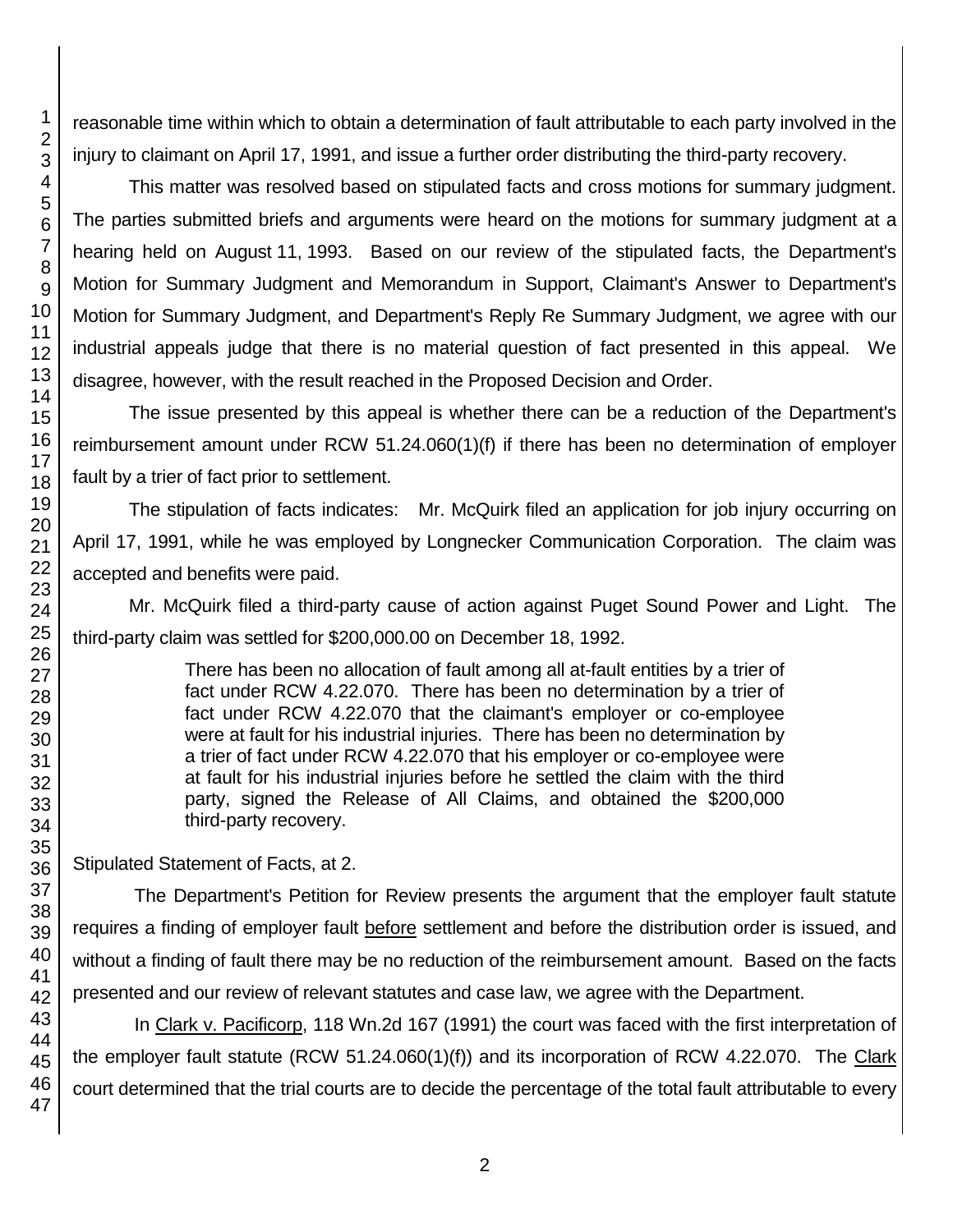entity that caused the plaintiff's (injured worker's) damages and that the Department's right of reimbursement is reduced in proportion to the employer's share of fault. The Clark case was a certification from the Federal District Court for the Eastern District of Washington. A companion case was Whitten v. Associated Building Components. The Whitten portion of the Clark decision served as the basis for a court of appeals decision, Wilson v. Kiewit Pacific, Inc., 68 Wash. App. 51 (1992) and for this Board's decision in In re Peter N. Hrebeniuk, BIIA Dec., 91 2764 (1992).

In an extensive discussion of necessary procedures for assessing and determining fault, the Clark court made the following statements:

> **Where a trier of fact determines each entity's share of fault** and apportions damages accordingly **before settlement or trial**, the plaintiff will not have his damages twice reduced . . .

> We hold that RCW 51.24.060(1)(f) and RCW 4.22.070 require a trier of fact to determine the percentage of total fault attributable to every entity which caused plaintiff's damages. . . .

> The following guidelines for determination of fault hearings under RCW 51.24.060 and 4.22.070 apply: . . .

> **Before** the worker and third party enter **a settlement agreement, a hearing shall be held to determine the fault of all at-fault entities.**

(Emphasis added.) Clark, at 181-182.

To make it clear that the fault determination was to be made before settlement, the Clark court again stated for a third time:

> Through the adoption of comparative negligence, tort reform, and the incorporation of these two statutes [RCW 4.22.070 and RCW51.24.060], we believe the Legislature intended to bring all entities which are liable for a claimant's injuries **before the court for a determination of fault before any settlement is reached** or damages are awarded. Bringing all parties before the court in one fault determination hearing prevents manipulation by any one party.

(Emphasis added.) Clark, at 186.

Despite its emphasis on requiring a determination of fault before settlement, the Clark court remanded the Whitten case to the superior court for a determination of the reimbursement issue consistent with the opinion. It is important to note that the superior court in Whitten had entered findings of fact and conclusions of law, allocating fault to the employer after Mrs. Whitten had settled her law suit with Associated Building Components. She then filed a motion to eliminate the Department's lien and to determine the percentage of employer's fault. Clark, at 173-174.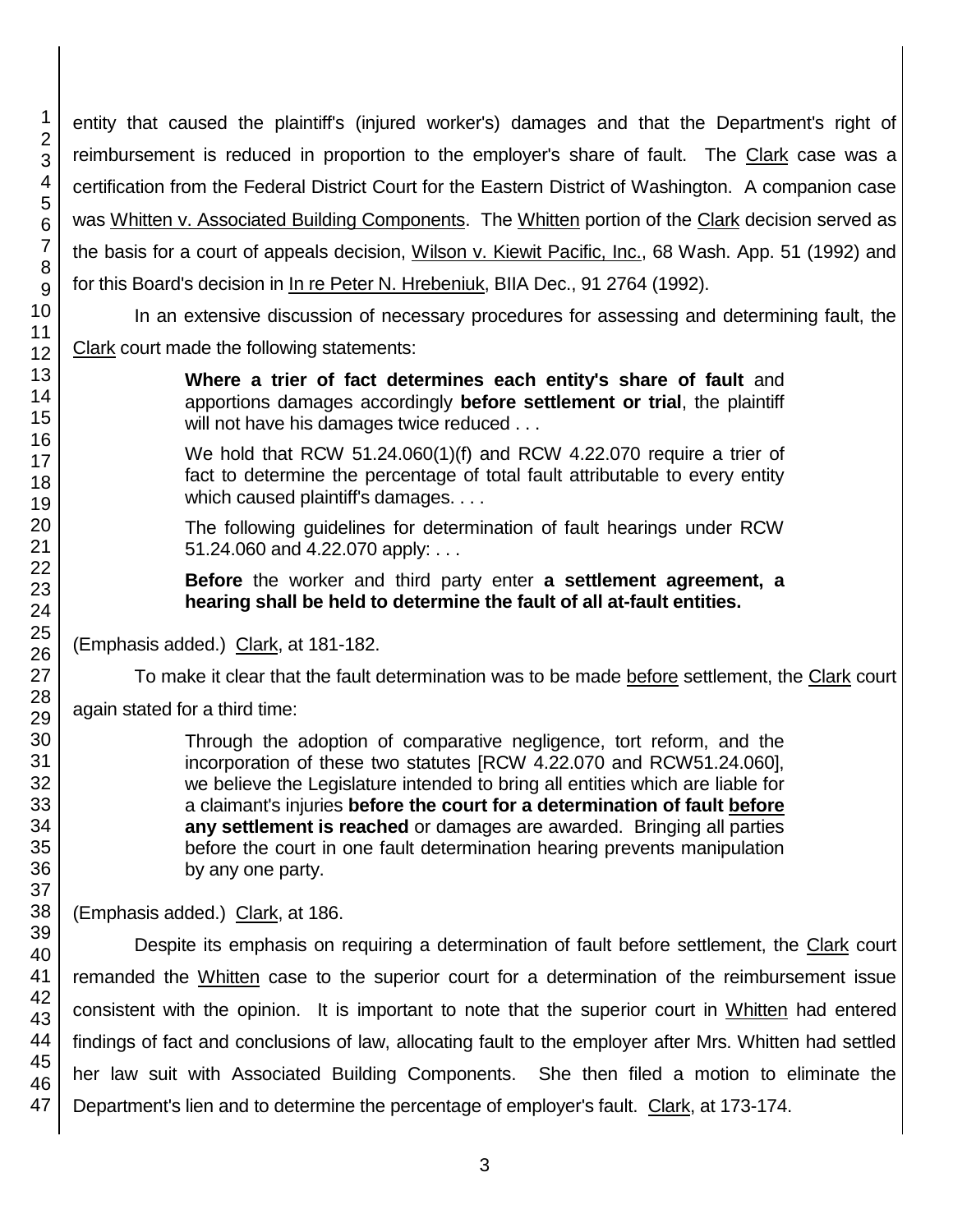In Wilson v. Kiewit Pacific, Inc., 68 Wn. App. 51 (1992), rev. denied, 122 Wn.2d 1005 (1994), Division One of the Court of Appeals interpreted the Clark decision in a third-party action settled before the Clark decision was filed. The Wilson court determined that the "only logical reading of Clark is that the court allowed Whitten a post-settlement fault hearing because Whitten entered into the settlement before the Clark decision was filed." The Wilson court remanded for a fault determination despite the prior settlement. Wilson, at 56.

The Clark decision was first rendered in April 1991 and modified with further reconsideration denied December 16, 1991. Wilson was filed in December 1992 contemporaneously with our decision in Hrebeniuk.

In Hrebeniuk, we reversed a Department reimbursement order with instructions to allow the parties a reasonable time to seek a hearing in superior court to determine the percentage of total fault attributable to each entity involved in claimant's injury. However, Mr. Hrebeniuk settled his third-party suit in October 1990, prior to the filing of the Clark decision. As noted above, the Hrebeniuk Decision and Order was issued at the same time that the Wilson case was decided. This Board did not have the benefit of the Wilson decision when Hrebeniuk was issued. Based on our review of the Clark and Wilson decisions, we must narrow the rule in Hrebeniuk to apply only to those cases settled prior to the filing of the Clark decision.

In summary, we hold that in those cases settled after the filing of the Clark decision, there may be no reduction of the Department's reimbursement amount where settlement is entered into prior to a finding of employer fault by a trier of fact. Because there had been no determination of fault by a trier of fact in this case prior to settlement, the Department order must be affirmed.

After consideration of the Proposed Decision and Order, the Stipulated Statement of Facts, the Department's Motion for Summary Judgment and Memorandum in Support, the Claimant's Answer to the Department's Motion for Summary Judgment, the Department's Reply Re Summary Judgment, arguments of counsel, and a thorough review of the entire record before us, we hereby make the following findings of fact and conclusions of law:

# **FINDINGS OF FACT**

1. On April 24, 1991, the Department of Labor and Industries received an accident report alleging an industrial injury to claimant, Michael T. McQuirk, while in the course of his employment with Longnecker Communication Corp. The claim was allowed and benefits were provided.

On December 28, 1992, the Department issued an order distributing the proceeds of a third-party recovery in the amount of \$200,000.00 as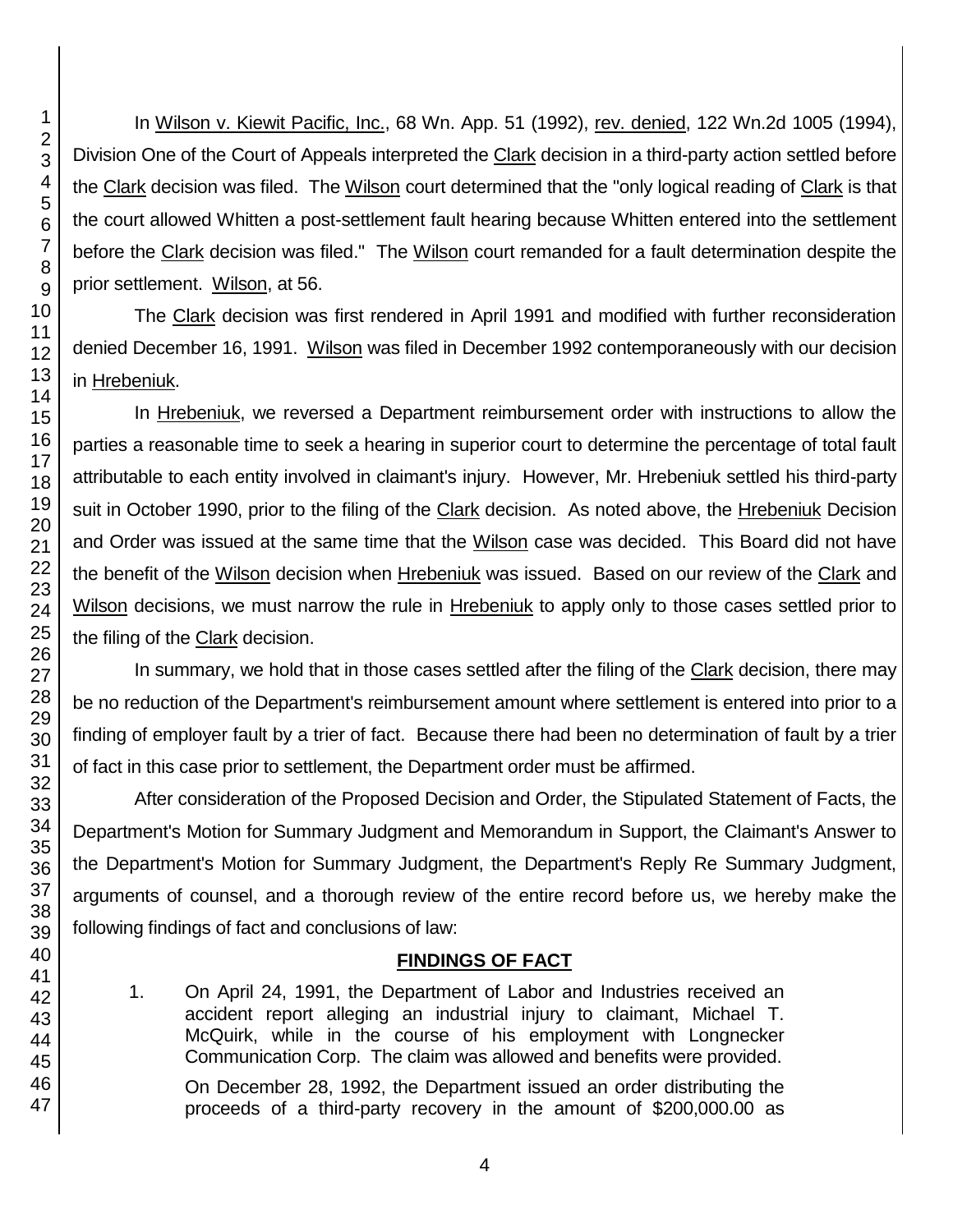follows: 1) Net share to attorney for fees and costs (\$69,877.78); 2) Net share to claimant (\$100,013.35); 3) Net share to the Department (\$30,108.87), and declared a statutory lien for \$46,278.59 against the recovery, demanded reimbursement of \$30,108.87, and denied further benefits until claimant expends the excess recovery of \$67,482.79.

Within 60 days of the order of December 28, 1992, claimant filed a protest and request for reconsideration of the Department's order. On February 1, 1993, the Department issued an order adhering to the provisions of its order of December 28, 1992.

On March 26, 1993, the Board of Industrial Insurance Appeals received an appeal from claimant from the Department's order of February 1, 1993. On April 26, 1993, the Board issued its order granting the appeal, assigning it Docket 93 1355 and ordering that further proceedings be held.

- 2. On April 17, 1991, the claimant, Michael T. McQuirk, was injured at Tenino, Washington, in his employment for Longnecker Communication Corp. He made application for workers' compensation benefits under Title 51 RCW and the Department accepted his claim, assigning it Claim M-374637.
- 3. The claimant pursued a third-party cause of action against Puget Sound Power & Light Company under RCW 51.24.030. On December 18, 1992, the claimant settled with the third-party and signed a Release of All Claims. In settlement the claimant received from the third-party a recovery of \$200,000.00.
- 4. At the time of the settlement and release, the claimant had received from the Department, on behalf of the workers' compensation funds, benefits and compensation in the amount of \$46,278.59.
- 5. There has been no allocation of fault among all at-fault entities by a trier of fact under RCW 4.22.070. There has been no determination by a trier of fact under RCW 4.22.070 that the claimant's employer or co-employee were at fault for his industrial injuries. There has been no determination by a trier of fact under RCW 4.22.070 that his employer or co-employee were at fault for his industrial injuries before he settled the claim with the thirdparty, signed the Release of All Claims, and obtained the \$200,000.00 third-party recovery.
- 6. The claimant incurred costs and reasonable attorneys fees associated with this recovery in the amount of \$69,877.78.
- 7. There is no material question of fact presented in this appeal.

# **CONCLUSIONS OF LAW**

1. The Board of Industrial Insurance Appeals has jurisdiction of the subject matter and parties to this proceeding.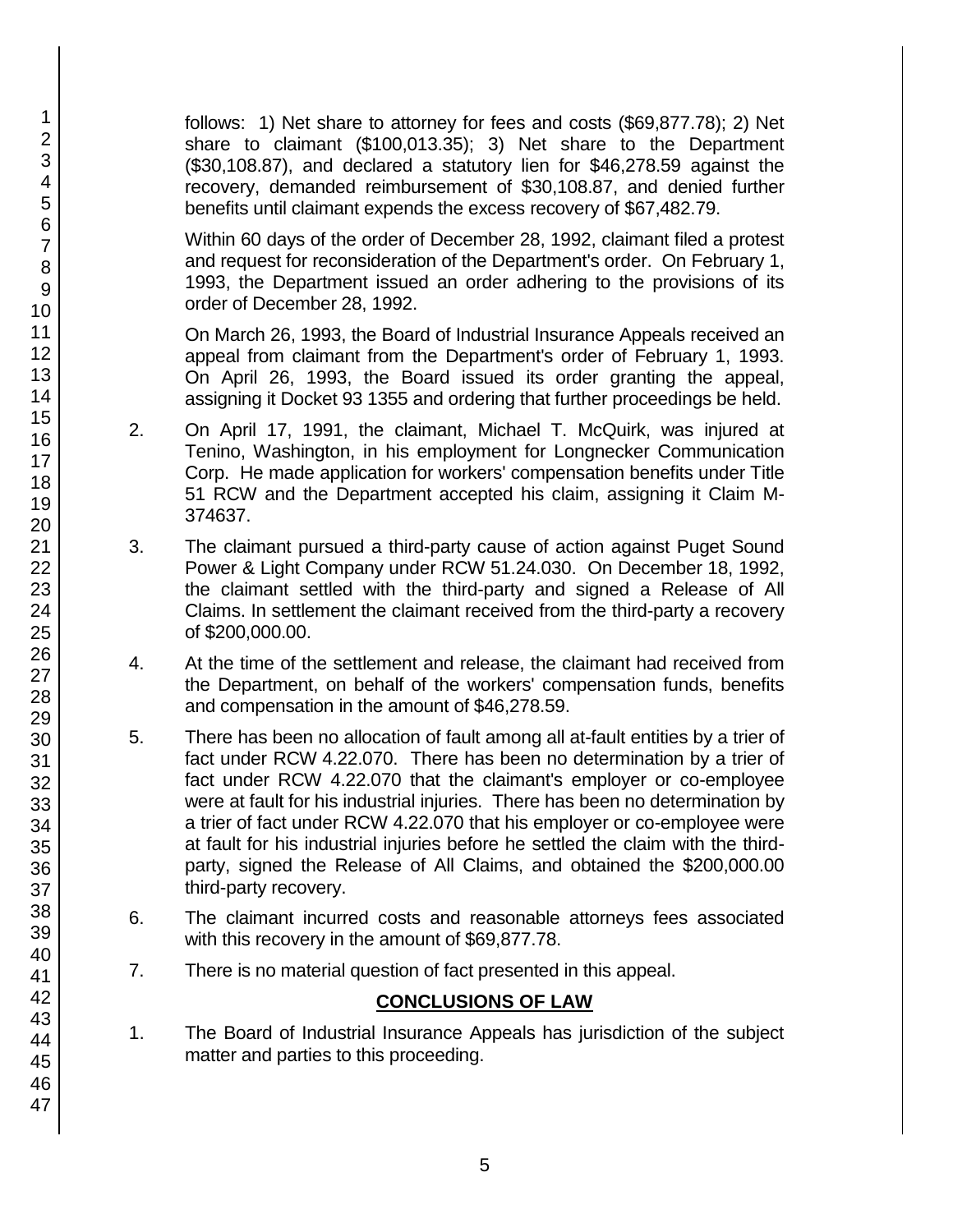- 2. Claimant's failure to secure a fault determination pursuant to RCW 4.22.070(1) prior to settlement of his third-party action bars any reduction of the Department's reimbursement amount under RCW 51.24.060(1)(f).
- 3. The order of the Department of Labor and Industries dated February 1, 1993, which affirmed the prior order of December 28, 1992 that determined that the claimant had recovered \$200,000.00 and required distribution of the settlement proceeds, as follows: 1) Net share to attorney for fees and costs (\$69,877.78); 2) Net share to claimant (\$100,013.35); and, 3) Net share to Department (\$30,108.87). The Department of Labor and Industries declared a statutory lien against the claimant's third-party recovery for the sum of \$46,278.59, demanded reimbursement from the claimant in the amount of \$30,108.87, and order no benefits or compensation will be paid to or on behalf of the claimant until such time the excess recovery totalling \$67,482.79 has been expended by the claimant for costs incurred as a result of the condition(s) covered under this claim. The December 28, 1992 Department order further provided that pursuant to RCW 51.24.060(7), any unpaid amount shall bear the maximum rate of interest per RCW 19.52.020, beginning sixty days from the date the order is mailed, or sixty days from the date the order is communicated, as established by documentary evidence, is affirmed.

It is so ORDERED.

Dated this 25th day of April, 1994.

### BOARD OF INDUSTRIAL INSURANCE APPEALS

/s/\_\_\_\_\_\_\_\_\_\_\_\_\_\_\_\_\_\_\_\_\_\_\_\_\_\_\_\_\_\_\_\_\_\_\_\_\_\_\_

S. FREDERICK FELLER Chairperson

/s/  $\,$ 

ROBERT L. McCALLISTER Member

### **DISSENT**

I cannot agree with the majority's interpretation of the Clark and Wilson decisions. Their narrow construction of the case law and of our Hrebeniuk decision renders these decisions, in essence, inapplicable.

This change of direction by the majority creates a trap for unwary claimants and their representatives, in contravention of our duty to liberally construe the Act on behalf of the worker and beneficiaries.

1 2